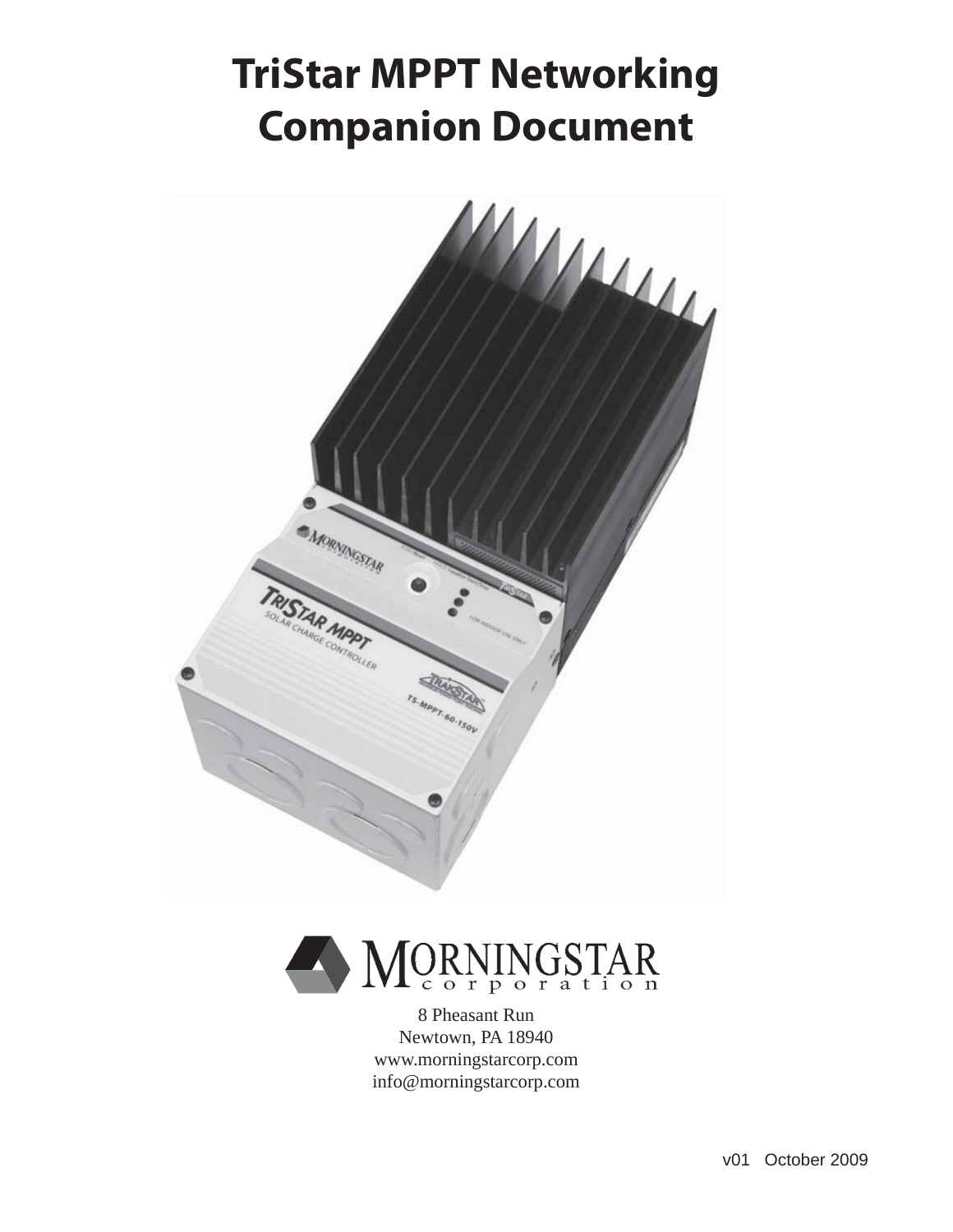## **I. Introducti on**

Certain models of the TriStar MPPT family of charge controllers have Ethernet ports and web features. These models can be connected to your home network so that operating information can be displayed on any computer on the network.

This companion document covers the steps required to connect your ethernet-enabled TriStar MPPT controller to your home network. Instructions are also included to configure your network router to allow remote access to your TriStar MPPT via the internet. For users that only need to access the TriStar MPPT from within their home network, the Remote Access steps are not required. Only set up remote access if you would like to view system performance on a computer or other network device outside of your home network via the internet.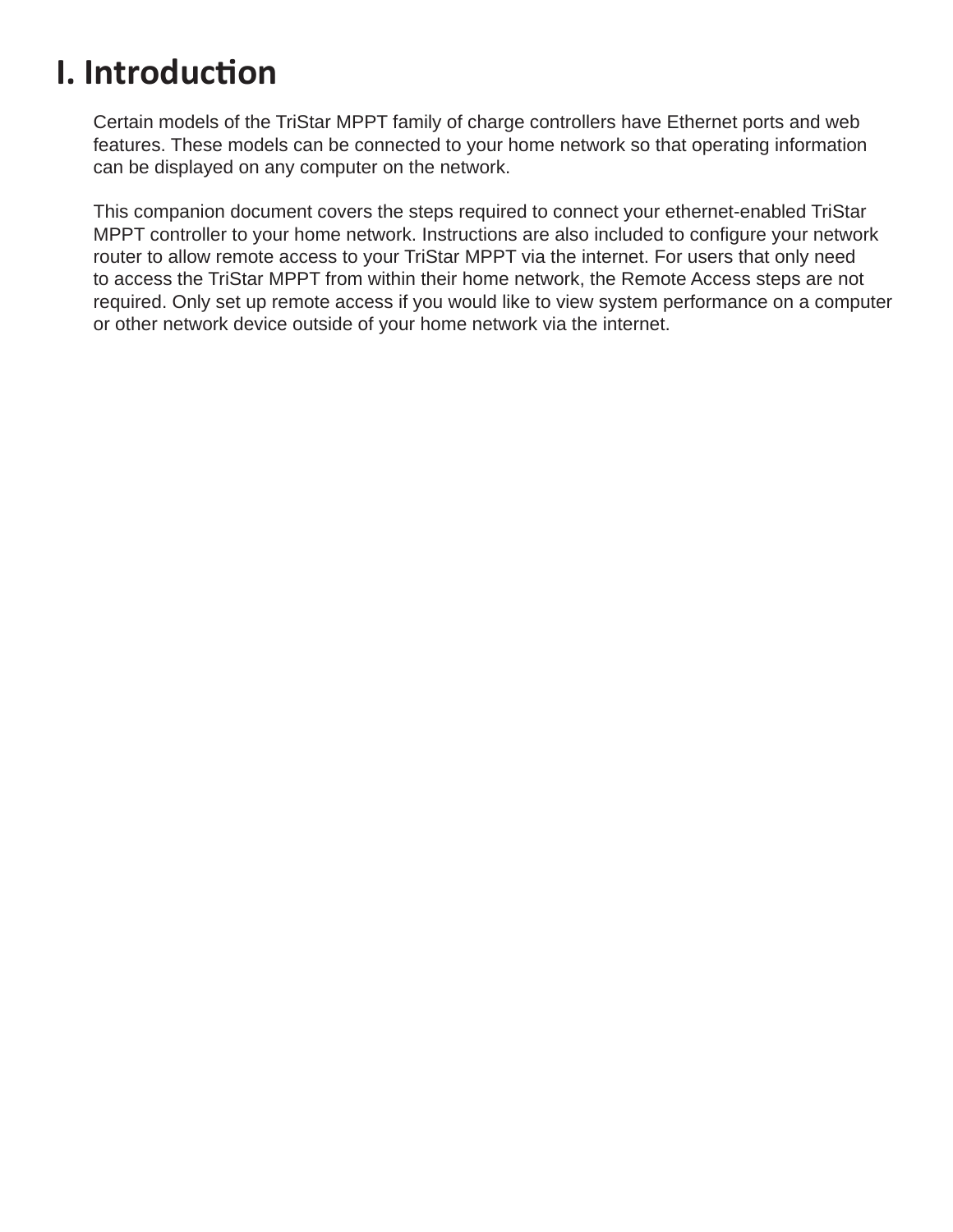# **II. Connect to the Local Area Network (LAN)**

The following section will guide you through the process of connecting your TriStar MPPT controller to your home/business local network.

### Getting Started

The TriStar MPPT was designed for easy setup on your home or business network through DHCP. DHCP is a service that automatically assigns a network configuration to a computer or device that appears on your network. The vast majority of residential and business network routers support DHCP and the service is usually turned on by default. Since DHCP is enabled by default in the TriStar MPPT, the network settings will be automatically assigned when connected.

### How can I tell if DHCP is enabled on my network?

 If you have residential or business DSL, Cable, Fiber, or satellite internet service and the network router was provided by the internet provider, chances are really good that DHCP is already enabled. Just to be sure, you can go to any computer on your network and check its network settings.

#### **Obtain info using a Windows PC**

 Click the start menu button Choose the **Run...** menu item

Type **cmd** in the Open text field and click OK

At the prompt type *ipconfig /all* and hit enter. (note: there is a space between the "g" and "/") Network information similar to the screenshot below will be displayed

| Windows IP Configuration                                                                                                                                                                                                                                                                                                                             |
|------------------------------------------------------------------------------------------------------------------------------------------------------------------------------------------------------------------------------------------------------------------------------------------------------------------------------------------------------|
| Host Name :<br>Primary Dns Suffix :<br>Node Type : Unknown<br>IP Routing Enabled. : No<br>WINS Proxy Enabled. : No<br>DNS Suffix Search List. :                                                                                                                                                                                                      |
| Ethernet adapter Local Area Connection:                                                                                                                                                                                                                                                                                                              |
| Connection-specific DNS Suffix .:<br>Description : Broadcom NetXtreme 57xx Gigabit Controller<br>Physical Address.<br>Dhep Enabled. : Yes<br>Autoconfiguration Enabled : Yes<br>IP Address. 192.168.1.106<br>Subnet Mask : 255.255.255.0<br>Default Gateway : 192.168.1.1<br>DHCP Server : 192.168.1.1<br>DNS Servers : 192.168.1.99<br>151.196.0.38 |
| Lease Obtained. : 05 Aug 2009 09:12 AM<br>Lease Expires 10 Aug 2009 09:12 AM                                                                                                                                                                                                                                                                         |

Figure 1. Windows PC ipconfig network info

In figure 1 above, the arrow points to the DHCP information. If your computer has DHCP enabled, then your network supports DHCP. Proceed to Step 1 in this section to connect your TriStar MPPT controller to your network. If DHCP is disabled, you will need to configure the TriStar MPPT with the correct network settings before proceeding. Follow the steps in Appendix A: Manual Network Configuration.

#### **Obtain info using a Mac**

Click the Apple icon in the top left corner Select "System Preferences" from the menu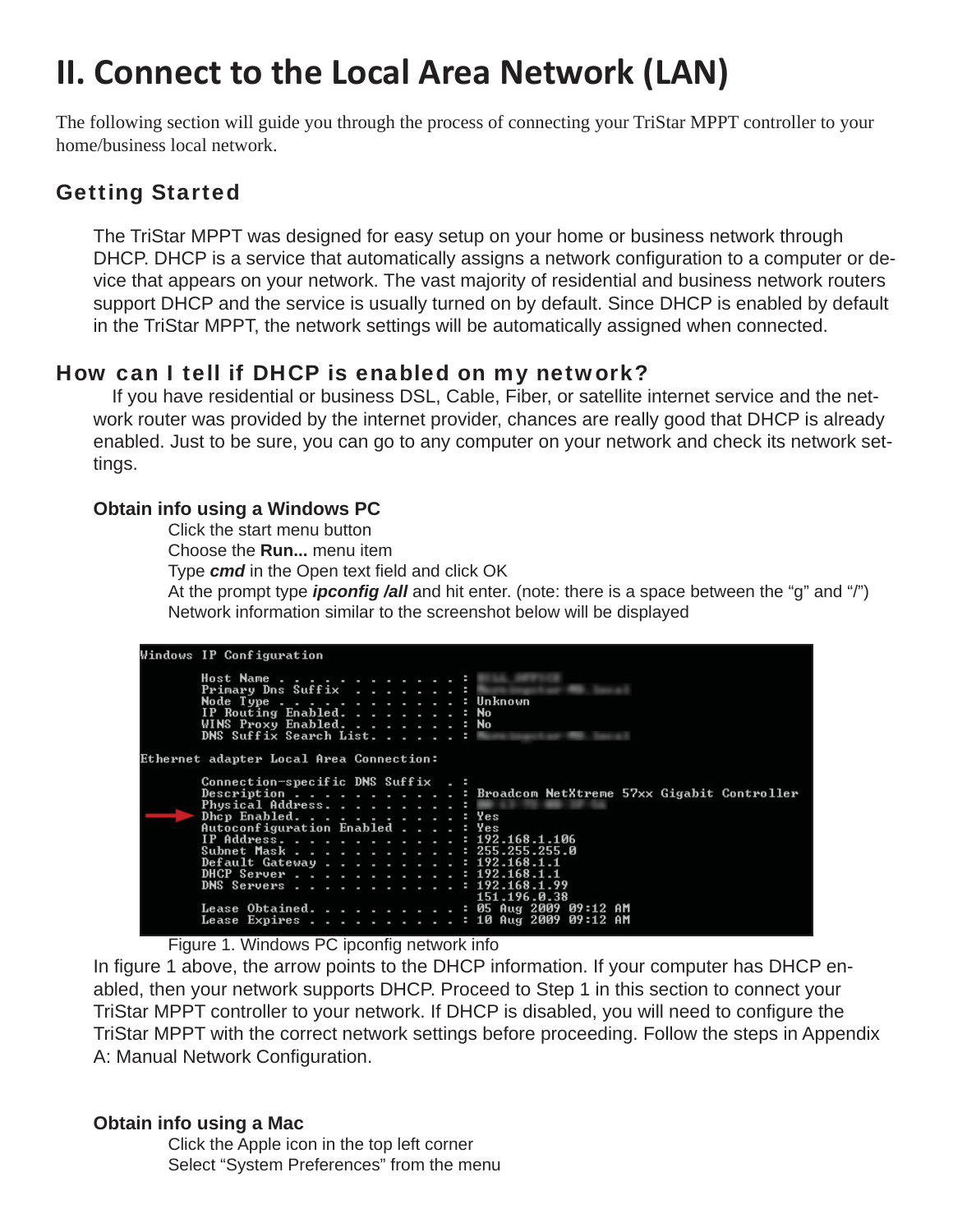Click the "Network" icon under *Network & Internet* Choose the network adapter to view the network info

If your computer has DHCP enabled, then your network supports DHCP. Proceed to Step 1 in this section to connect your TriStar MPPT controller to your network. If DHCP is disabled, you will need to configure the TriStar MPPT with the correct network settings before proceeding. Follow the steps in Appendix A: Manual Network Configuration.

#### **What happens if my local network does not have DHCP enabled, but I connect the TriStar MPPT to the network anyway?**

 The TriStar MPPT will search for a period of time for a valid DHCP server. If no server is found, the TriStar MPPT will default to the network settings listed in Appendix B.

The default network settings may or may not be compatible with your network. Because your network does not support DHCP, the TriStar MPPT could not obtain a network configuration. You will need to verify if the default settings are compatible with your network and modify them if necessary. Follow the steps in Appendix A: Manual Network Configuration.

### Step 1

 Connect the TriStar MPPT to your network using an Ethernet cable. The unit must be powered up to communicate. Before proceeding to the next step, allow 5 minutes for the controller to connect to the network and acquire its network settings.

### Step 2

Next, connect to the controller using a computer on the network.

#### **Microsoft Windows and Mac OS X v10.2 or later**

Open a web browser

1. In the internet address bar type the following:

http://tsmpptXXXXXXXX/test.html

where "XXXXXXXX" is the 8-digit serial number of the controller. The serial number can be found on the label on the side of the unit. This address is the controller's NETBIOS name, which is a permanent address that always points to the controller on the network.

- 2. A test page should load with links to the Live View and Network Setup pages.
- 3. Click the Live View link to view real time operating information.
- 4. You may want to bookmark the page for future reference.



#### *NOTE:*

*Mac OS X users may be required to enable Windows File Sharing (SMB) which uses the NETBIOS protocol. Consult Apple's support and documentation for more information.*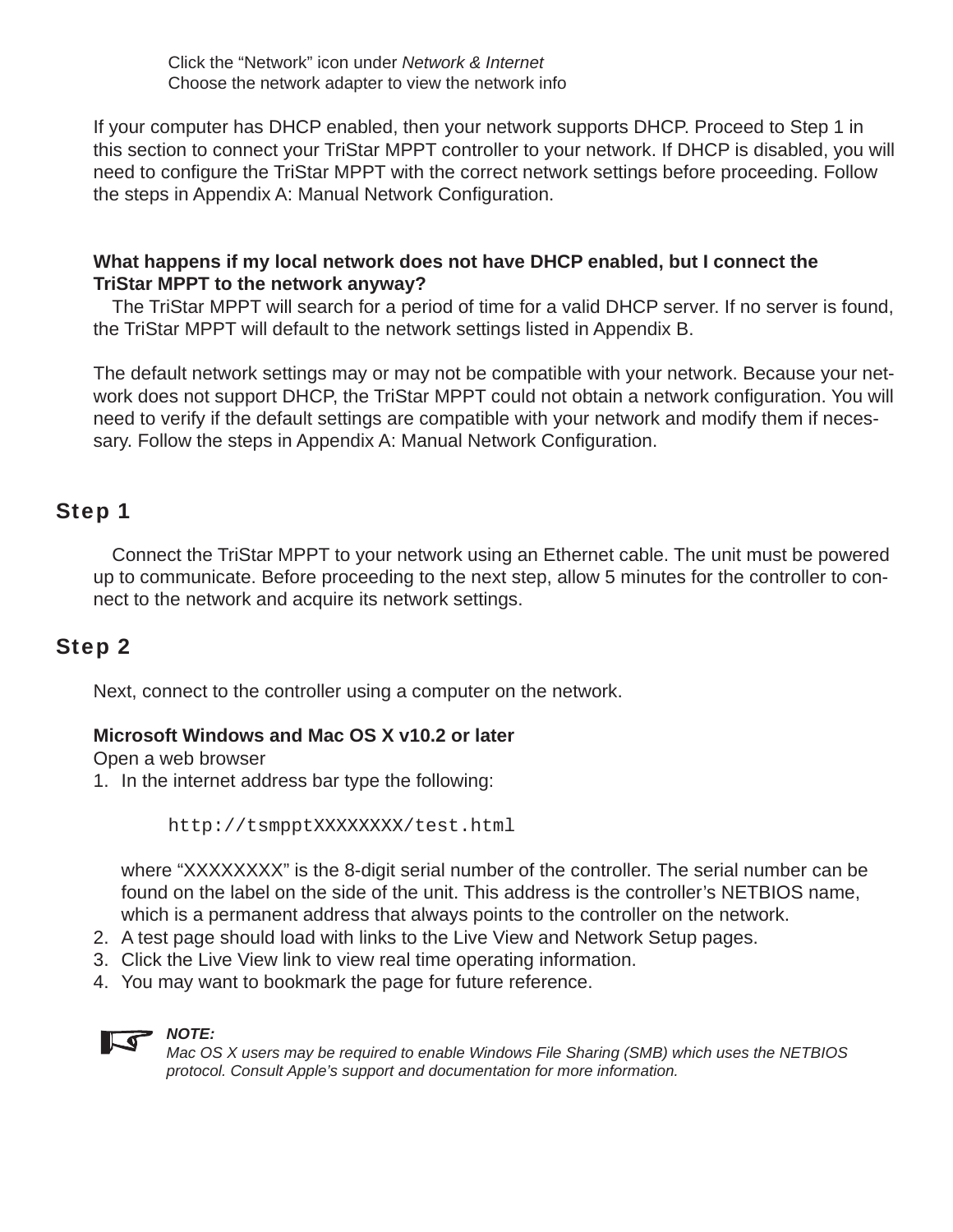### Final Notes

Congratulations! At this point the controller is successfully connected to your network. Following are a few notes about routinely connecting to your TriStar MPPT on your home or business network.

- You can now connect to the TriStar MPPT using a web browser, MSView, or any other software that supports the TriStar MPPT from inside your home network.
- Windows PC computers can always access the TriStar MPPT using its NETBIOS name (tsmpptXXXXXXXX).
- Apple Mac computers may not support the use of NETBIOS names by default.
- The IP address assigned by DHCP may change periodically and is not a reliable way to connect to your controller. However, if you manually assigned network settings then the IP address will never change.
- MSView can connect to the TriStar MPPT using the IP address or NETBIOS name. We recommend using the NETBIOS name since it never changes. If you save the workspace, its better to use the NETBIOS name so that MSView always reconnects properly.
- At this point, the TriStar MPPT cannot be accessed outside of your home or business network. See Section III: Configure Remote Access for details on how to connect to the TriStar MPPT from remote locations.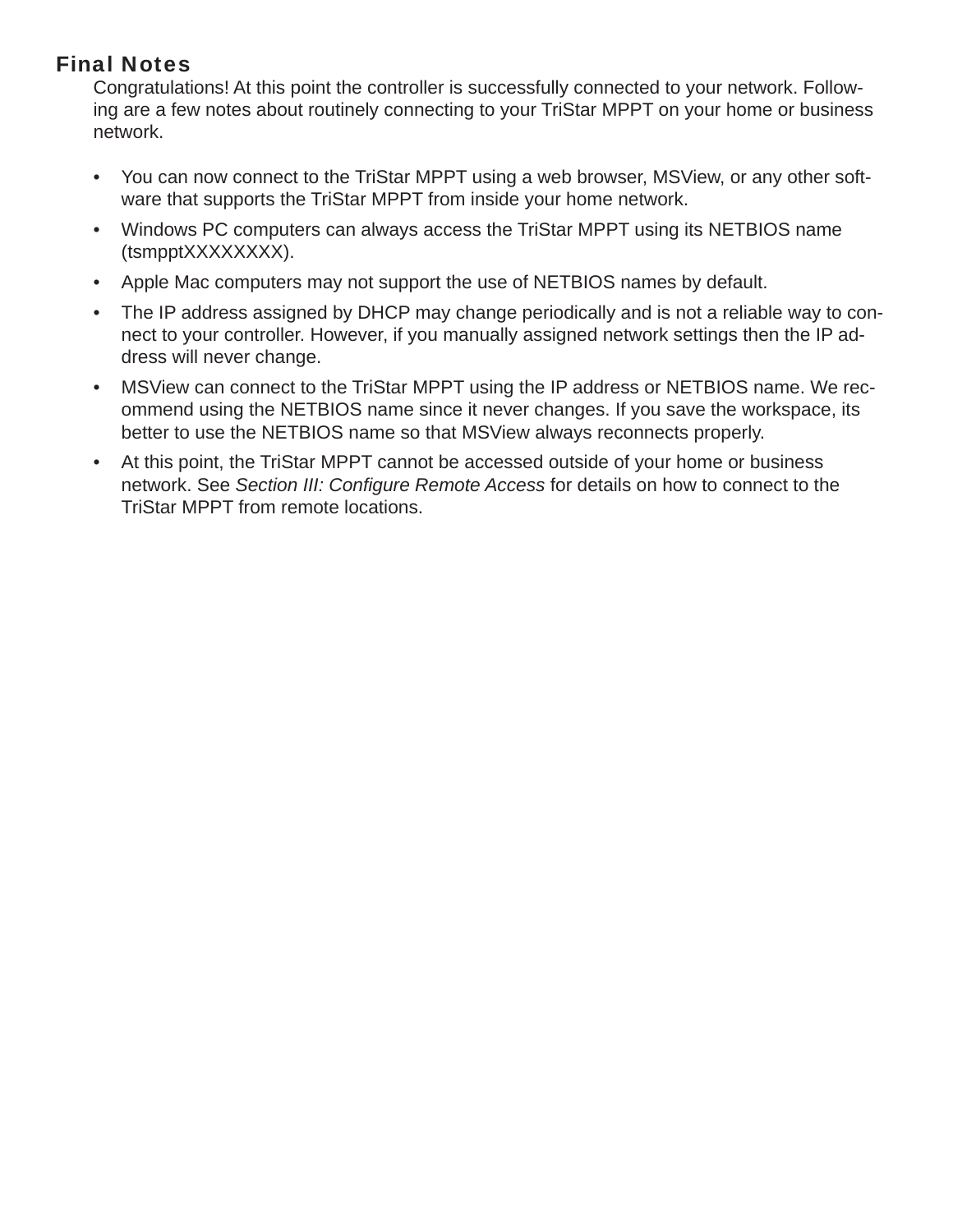## **III. Configure Remote Access**

Configure remote access to allow communication with your TriStar MPPT from any computer or device on the internet. Use MSView or a web browser to view your solar system's real-time operating information.



#### *NOTE:*

*Before proceeding, make sure the TriStar MPPT is correctly configured and connected to your home/ business network per the directions in Section II.*



## *NOTE:*

*Because there are many different types and manufacturers of network routers, the exact steps required cannot be fully documented here. However, details are provided on where to get further information.*



**CAUTION:**<br>*All incoming requests addressed to controllers and devices that are connected (bridged) to the EIA-485***<br><b>All incoming requests addressed to controllers and devices that are connected (bridged) to the EIA-485** *port on the TriStar MPPT will be passed both READ and WRITE modbus requests without exception. Setting switch #8 on the TriStar MPPT only prevents WRITE requests to the local controller. For this reason, we do not recommend enabling remote access to systems with bridged EIA-485 networks unless extra network security measures are implemented.* 

#### **Is this secure?**

The vast majority of viruses, malware, scripts, etc are designed to exploit security flaws in major operating systems and their software. Malicious attackers wishing to do harm will only have access to the TriStar MPPT. The TriStar does not have an operating system or web browser to exploit. It only accepts and responds to properly structured MODBUS TCP requests. If setting switch #8 is in the OFF position, the controller will only allow requests to read information and will not allow requests to write data. While anything is possible, it is unlikely that this configuration poses a significant security risk.

 It is also worth noting that the networking and charge controller functions of the TriStar MPPT are separate and executed by two (2) separate processors. If the network processor crashes for any reason, the charge controller functionality will continue unaffected.

### Part A - Configure the Network Router and TriStar MPPT

A router provides a gateway between the internet and your private local network. A router is usually provided to DSL, cable, fiber, and satellite customers by their internet service provider (ISP). The router connects to the incoming phone line, cable coax, or fiber line and provides one (1) or more Ethernet ports for your home/business computers.

Most network routers have a web interface for configuration. This interface is usually protected by password. If your router was supplied by your ISP (Cable, DSL, satellite company), they can provide you with the login/password needed to access the router configuration. If you purchased and installed your own router, the factory default password should be provided in the router documentation.

#### **Step 1 - Retrieve the Current TriStar MPPT Network Settings**

- a. Open a web browser on any computer on your local network
- b. Open the TriStar MPPT live view webpage
- c. Click the "Network" link at the top of the page
- d. Write down all the information in the Current Network Settings section
- e. Also note under the "Settings" section if "Obtain IP address from DHCP server" is selected.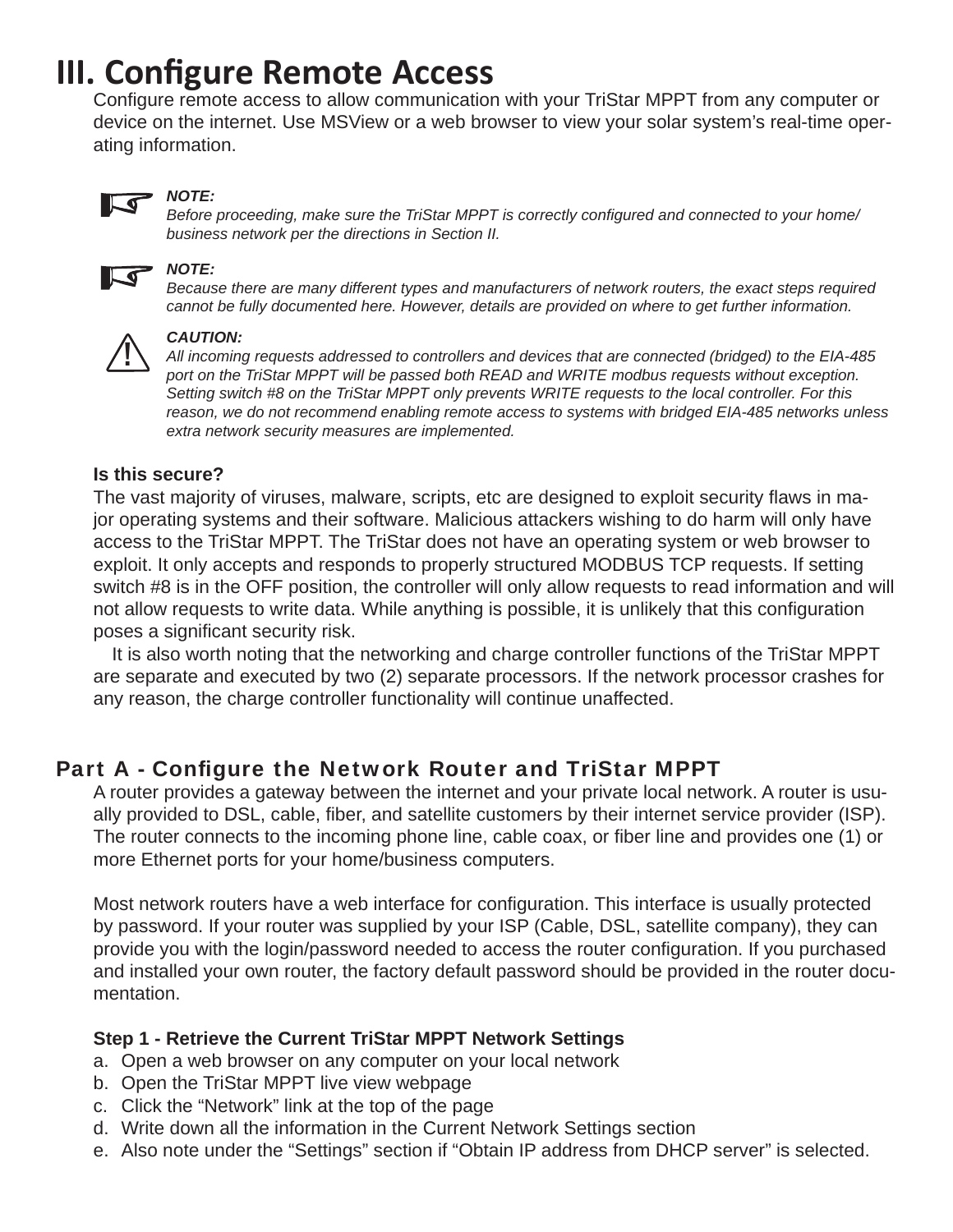#### **Step 2 - Login to the network Router**

- a. Open a web browser on any computer on your local network
- b. Enter the IP of the "Default Gateway" listed in the TriStar MPPT network settings
- c. When prompted enter the login/password information for the router
- d. Keep this browser window open since access to the router settings will be needed throughout these instructions

#### **Step 3 - Program the TriStar MPPT with Static Network Information**

If the TriStar MPPT is configured for DHCP, you will need to disable DHCP and specify your own static network settings. If a Static IP address is already assigned to the TriStar MPPT, you can skip Step 3 and go straight to Step 4.

- a. Open the web browser that contains the router settings from Step 2
- b. Find the DHCP range (dynamic IP range) under the DHCP settings. It may look something like this:

| Dynamic IP Range |               |
|------------------|---------------|
| Range Start:     | 192.168.1.100 |
| Range End:       | 192.168.1.149 |

- c. Pick an IP that lies *outside* of this range. For the example range above, 192.168.1.50 would be a good choice
- d. Browse back to the network settings page in the TriStar MPPT live view
- e. In the Settings section, change the selection from "Obtain IP address from DHCP server" to "Use Static IP address"
- f. In the IP Address fields, enter the IP chosen in step c.
- g. Fill out the rest of the network settings with the info obtained in Step 1. (essentially, copy the info from the Current Settings section on the same page)
- h. Click the "Save" button to use the new settings

### **Step 4 - Setup Port Forwarding**

Next, you need to setup port forwarding. Port forwarding commands the router to direct all incoming traffic from the internet on a specific port to a computer or device inside your private network. In this case, you want to direct all incoming requests on port 502 directly to the TriStar MPPT.

Addtionally, you may also want to forward port 80 to the TriStar MPPT. This will allow you to view the TriStar Web View pages from any computer on the internet. This is not required however.

There are many different router models so we cannot provide specific directions in this document for configuring port forwarding. However, the website:

http://www.portforward.com

provides a comprehensive list of routers and instructions for forwarding ports. The forwarding information for the TriStar MPPT is as follows: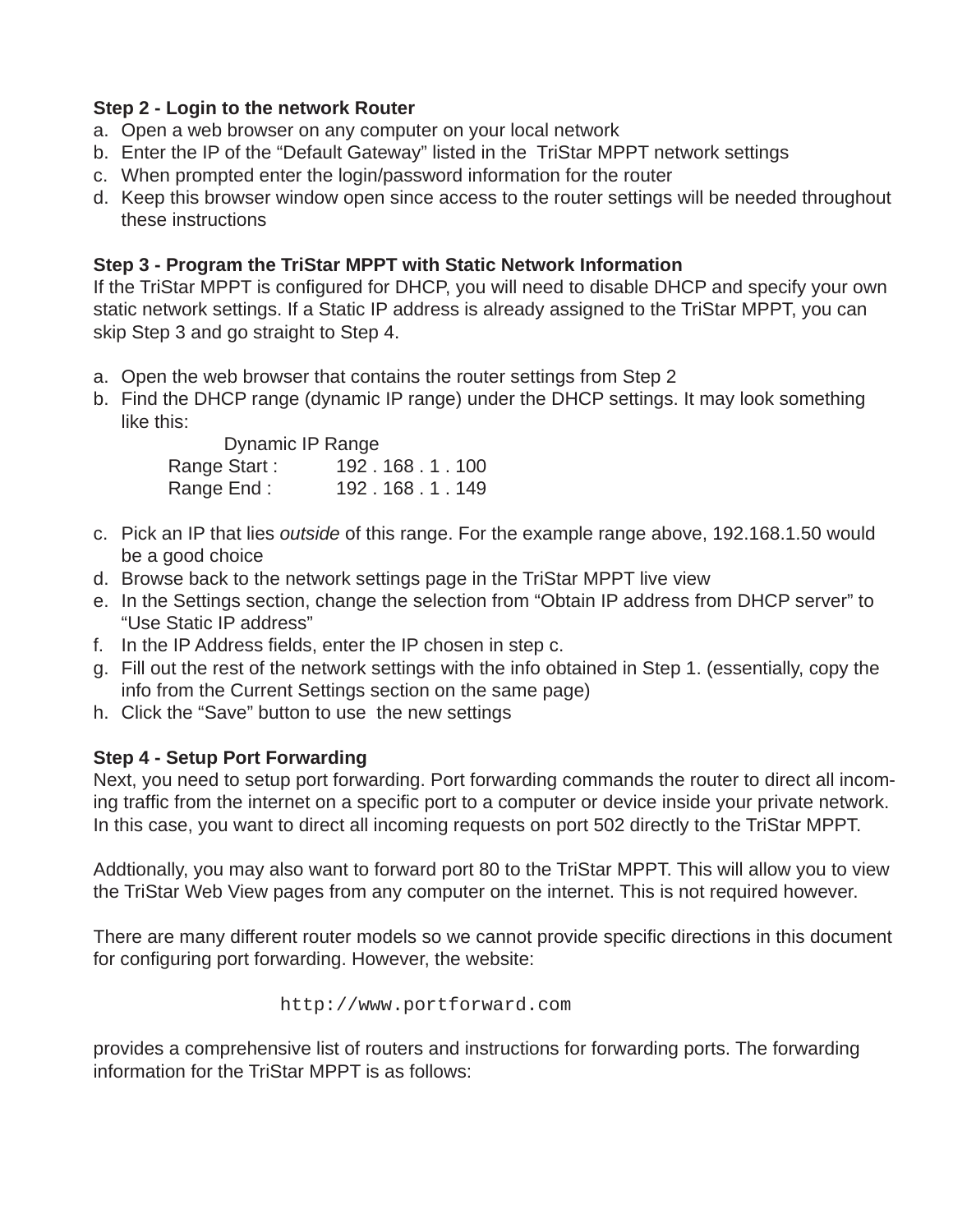**To enable remote access to your TriStar MPPT using MSView or other 3rd party software** IP: Static IP assigned to the controller in Step 3f port: 502 (some routers ask for a range of ports, in this case specify 502 to 502) protocol: TCP

**If you want to view TriStar Live View webpages from any computer on the internet, the following additional port must also be forwarded in addition to port 502.**

IP: Static IP assigned to the controller in Step 3f port: 80 (some routers ask for a range of ports, in this case specify 80 to 80) protocol: TCP

## Part B - Set up Dynamic DNS Service

Many ISPs allocate dynamic IP addresses to their customers. In plain English this means that the public address that uniquely identifies your home/business router on the internet changes. This is equivalent to having your mailing address change randomly. The postal service can't deliver your mail if they don't know your address!

Your ISP can tell you if you have a *static IP* or *dynamic IP*. If you have a static IP, your address never changes and you can skip this section - go straight to *Part C - Testing Your Connection*. If you have a dynamic IP you'll need a reliable way to find your router's address so that you can always contact your TriStar MPPT controller.

The solution is to use Dynamic DNS Service (DDNS). DDNS maps a static internet address to your home network's dynamic IP. A client must be installed on a computer in your network which will automatically update the DDNS when your router's public IP has changed.



#### *NOTE:*

*Many modern routers now support DDNS which eliminates the need to run a client on your home computer. If your router supports DDNS, it can be confi gured to automatically update the DDNS servers whenever the IP address changes. Check your router's documentation or check the approved vendors list at http://www.dyndns.com.*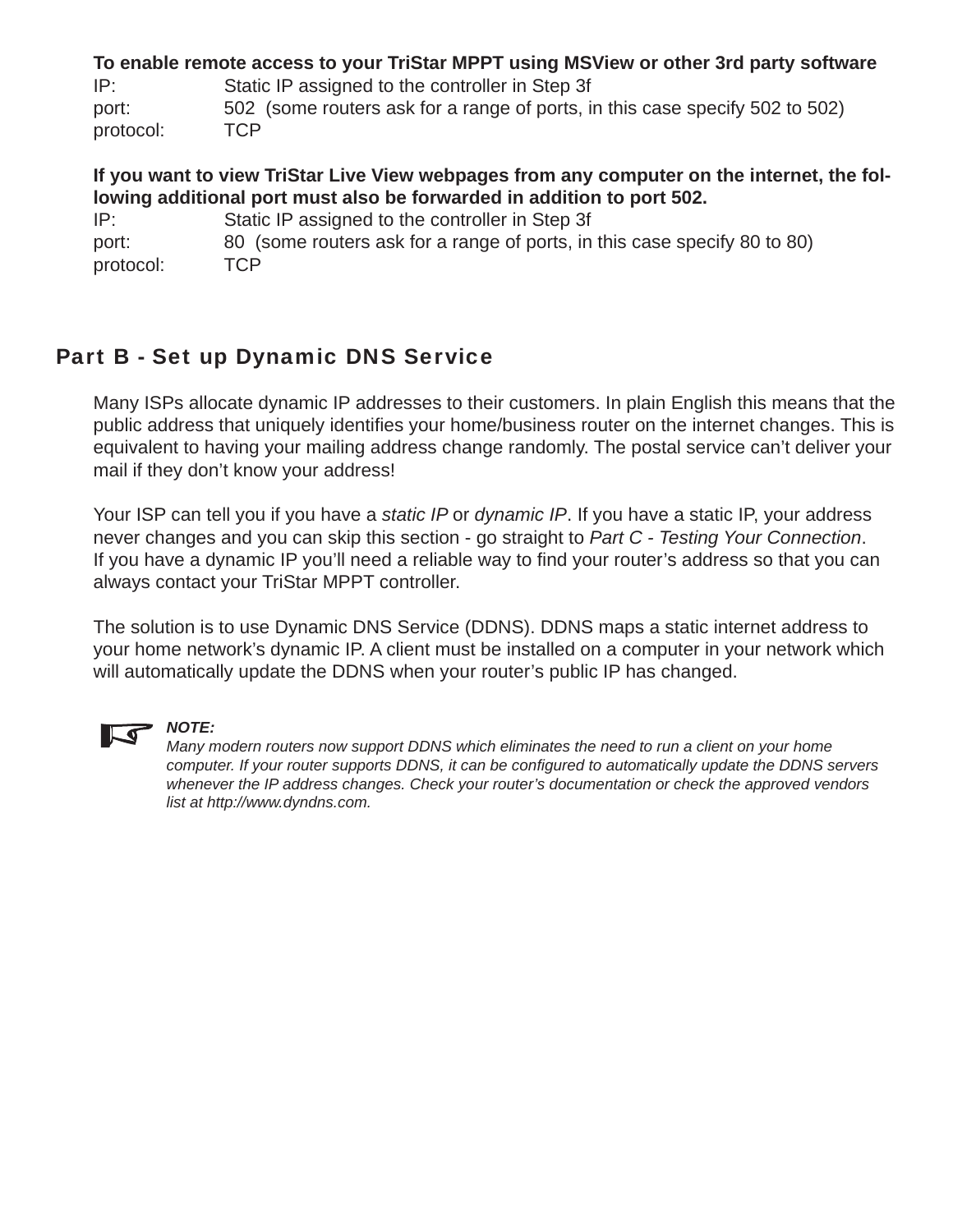

Figure 2. Dynamic DNS service

Figure 2 above illustrates how DDNS works. Dynamic DNS servers are notified by a computer on Jack's private network whenever the router IP changes. The address: JacksHouse.dyndns.org points to the DDNS servers which in turn forward the request to the latest IP address of Jack's Private Network.

#### **Who provides this service and how much does it cost?**

We recommend using Dynamic DNS service provided by www.DynDNS.com. It's free, reliable, and has a proven track record. However, there are other free DDNS services that will work just as well. Detailed setup information is available on their websites.

### Part C - Testing Your Connection

Now that the controller has a fixed IP address on your private network and a fixed public address, you can now connect to your TriStar MPPT controller from any computer on the internet.

#### **Test with MSView**

- a. From the Devices menu, choose Manual Connection
- b. Choose TS-MPPT from the device list
- c. Change Connection Type to Remote (TCP)
- d. Input the Dynamic DNS address into the IP address field
- e. By default, the control address is 1 (leave the same unless you specifically changed this value)
- f. The control TCP Port should be 502
- g. Click OK.
- h. Right-click on the device icon in the tree and select Connect
- i. The icon should turn green indicating a successful connection.

### **Test with a Web Browser (only if Port 80 is forwarded in Part A - Step 4)**

In the browser address bar, type the Dynamic DNS address. The TriStar Live View web page should load.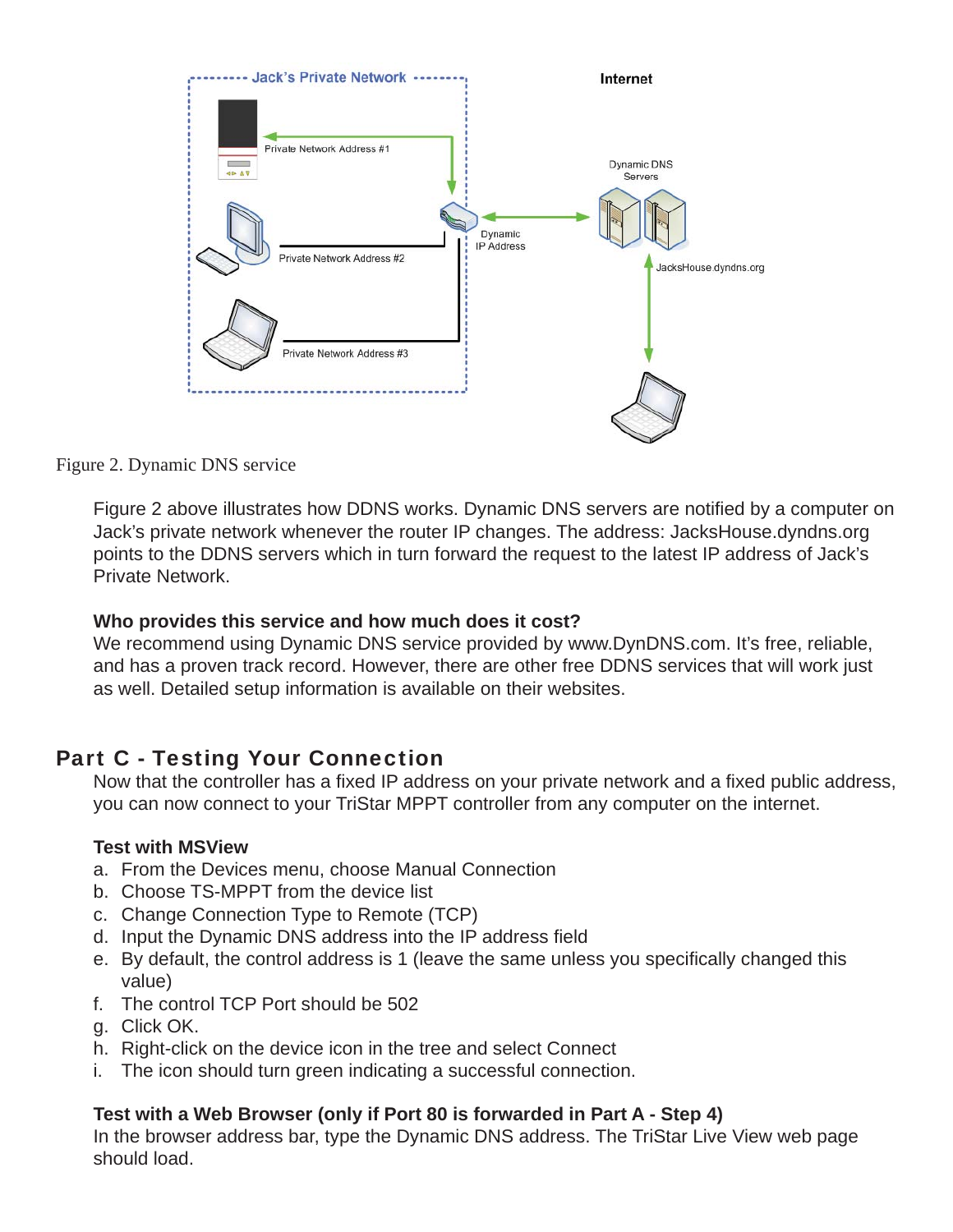## **IV. Multi -controller Networking Opti ons**

### Two or More TriStar MPPT Controllers

Whenever possible, network multiple TriStar MPPT controllers using Ethernet. This network scheme results in the lowest cost and most control over each controller in the network. TriStar MPPT controllers that do not have Ethernet ports should be connected via EIA-485 (see the next section)

Be sure to set the Ethernet Security settings switch (switch #8) to Disable Writes if the Ethernet network is accessible via the internet.

### TriStar MPPT Controller(s) + Other Morningstar Products

A TriStar MPPT 60 can be connected to other Morningstar products on a network using the built-in EIA-485 interface. The TriStar MPPT 60 connects to a network router using the Ethernet port. All devices in the system are connected together on a EIA-485 bus. Incoming requests from the LAN or Internet that are addressed to devices on the network are bridged through the TriStar MPPT 60 onto the EIA-485 bus.

For products such as the Relay Driver that have a serial port, an EIA-485 adapter (model:RSC-1) can be used to connect to the EIA-485 bus as shown in figure 3 below. Products that do not have a serial port require an additional Meterbus adapter (model: MSC) to convert the RJ-11 interface to serial.



Figure 3. Networking Morningstar products that do not have Ethernet ports.

The EIA-485 bridging feature must be enabled in the network settings of the TriStar MPPT 60 controller as follows:

- a. Open the TriStar Live View webpage
- b. Click the "Network" link at the top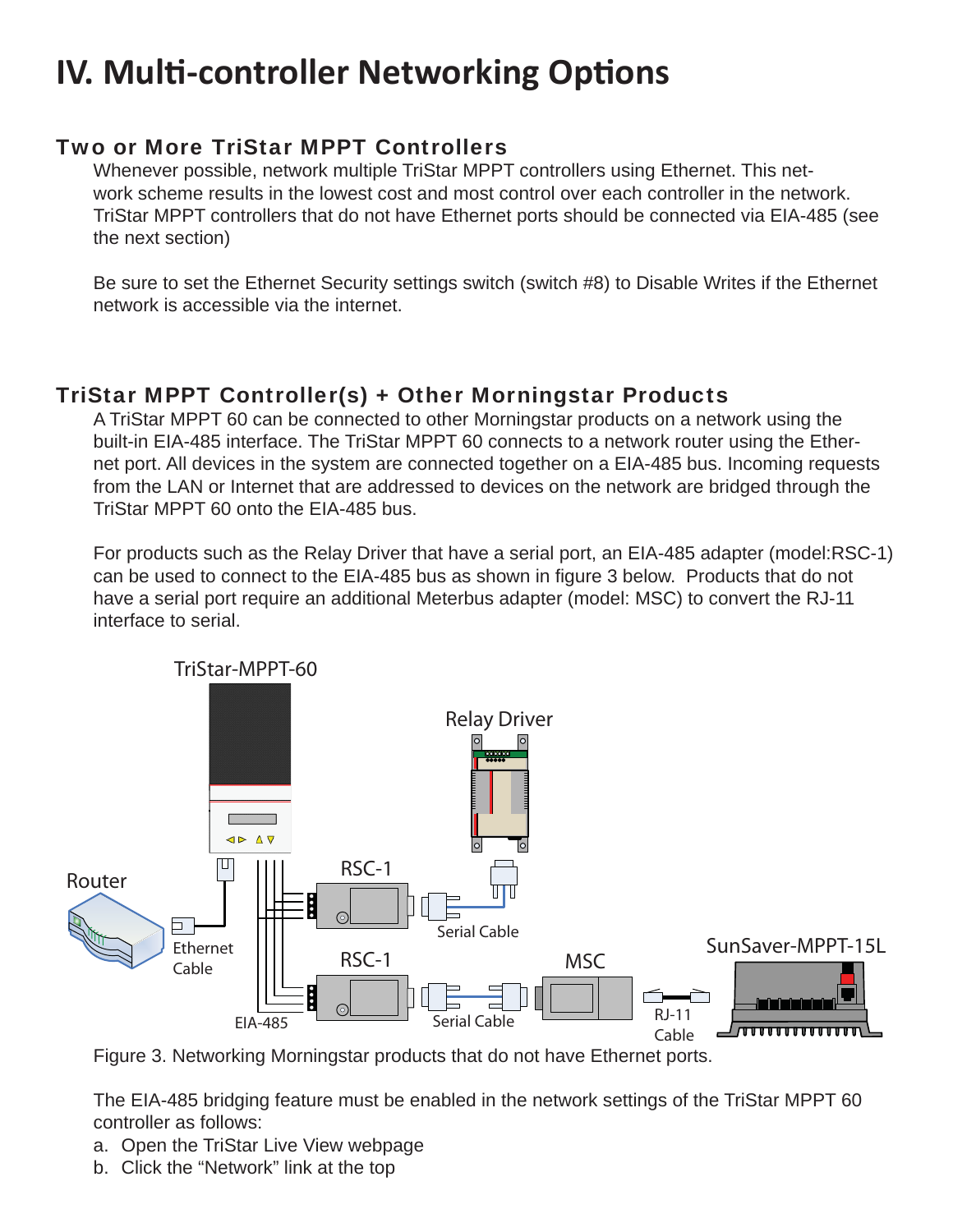- c. Under the "Settings" section, check the box for the "*Bridge Ethernet MODBUS requests to EIA-485 network"* option.
- d. Click the "Save" button



#### *NOTE:*

*The RSC-1 EIA-485 adapter requires power from the battery or DC-DC converter to power the bus. The RSC-1 can be powered directly from a 12V system battery. For 24 or 48V systems, a DC-DC power converter is required.*



**CAUTION:**<br>*All incoming requests addressed to controllers and devices that are connected (bridged) to the EIA-485***<br><b>All incoming requests addressed to controllers and devices that are connected (bridged) to the EIA-485** *port on the TriStar MPPT will be passed both READ and WRITE modbus requests without exception. Setting switch #8 on the TriStar MPPT only prevents WRITE requests to the local controller. For this reason, we do not recommend enabling internet access to systems with bridged EIA-485 networks unless extra network security measures are implemented.*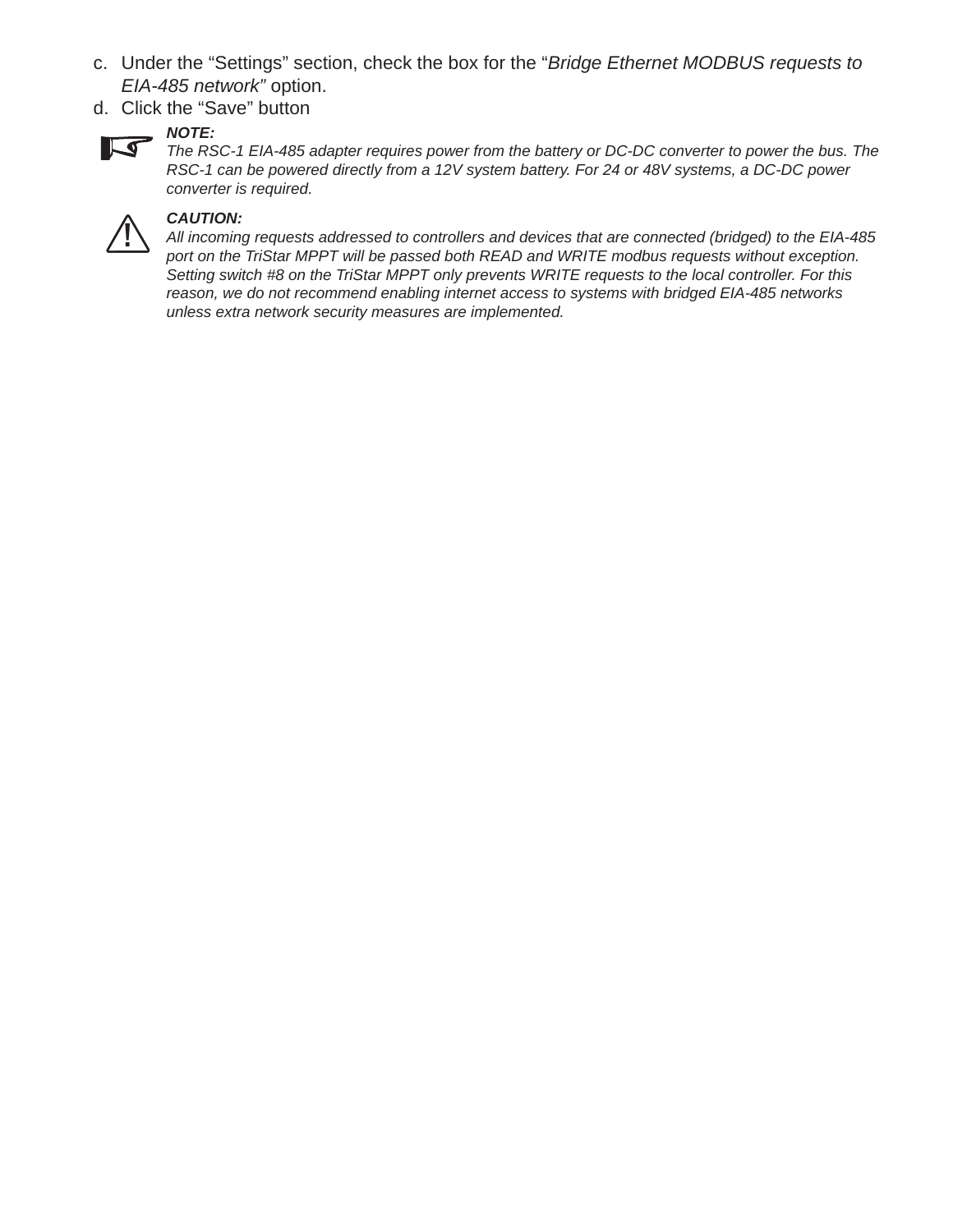## **Appendix A - Manual Network Configuration**

For networks that do not support DHCP, the TriStar MPPT must be configured manually. Follow these steps to manually configure the network settings for the TriStar MPPT.

- a. Open a web browser on any computer on your local network
- b. Enter the IP of the "Default Gateway" listed in the network settings information. Instructions for obtaining the network information are provided in the introductory notes in Section II.
- c. When prompted, enter the login/password information for the router. If you do not know this information, contact your ISP or consult the router documentation for the factory default login/ password.
- d. Find the DHCP range (dynamic IP range) under the DHCP settings in the router configuration menus. It may look something like this:

| Dynamic IP Range |               |
|------------------|---------------|
| Range Start:     | 192.168.1.100 |
| Range End:       | 192.168.1.149 |

- e. Pick an IP that lies *outside* of this range. For the example range above, 192.168.1.50 would be a good choice
- f. Browse to the network settings page in the TriStar MPPT live view
- g. In the Settings section, change the selection from "Obtain IP address from DHCP server" to "Use Static IP address"
- h. In the IP Address fields, enter the IP chosen in step c.
- i. Fill out the rest of the network settings with the info obtained in the introductory notes in Section II.